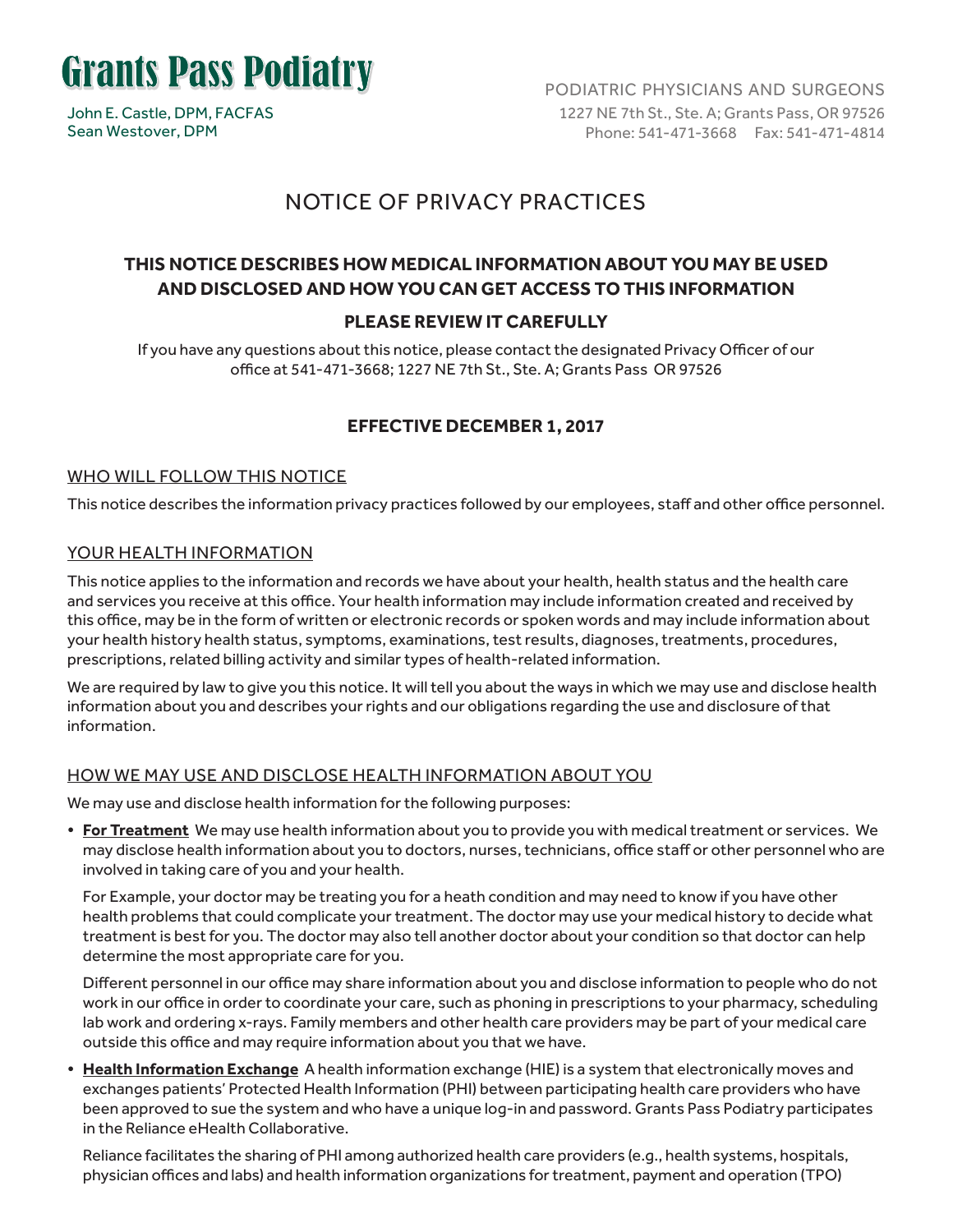purposes. Reliance is a secure system designed according to nationally recognized standards and in accordance with federal and state laws that protect the privacy and security of the information being exchanged. Your PHI is available to authorized health care providers and , where appropriate, authorized care coordinators, through Reliance, unless you decline to participate or "opt-out" by completing a Reliance Request for Opt-Out Form.

Reliance will not sell or disclose your PHI to any third party for any commercial or activity unrelated to TPO, as defined by federal laws (HIPAA and HITECH), including, but not limited to, marketing or fundraising activities.

**• For Payment** We may use and disclose health information about you so that the treatment and services you receive at this office may be billed to and payment may be collected from you, an insurance company or a third party.

For example, we may need to give your health plan information about a service you received here so your health plan will pay us or reimburse you for the service. We may also tell your health plan about a treatment you are going to receive to obtain prior approval or to determine whether your plan will pay for the treatment.

**• For Health Care Operations** We may use and disclose health information about you in order to run the office and make sure that you and our other patients receive quality care.

For example, we may use your health information to evaluate the performance of our staff in caring for you. We may also use health information about all or many of our patients to help us decide what additional services we should offer, how we can become more efficient or whether certain new treatments are effective.

We may also disclose your health information to health plans that provide you insurance coverage and other health care providers that care for you. Our disclosures of your health information to plans and other providers may be for the purpose of helping these plans and providers provide or improve care, reduce cost, coordinate and manage health care services, train staff and comply with the law.

- **• Appointment Reminders** We may contact you as a reminder that you have an appointment for treatment or medical care at the office.
- **• Treatment Alternatives** We may tell you about or recommend possible treatment options or alternatives that may be of interest to you.
- **• Health-Related Products and Services** We may tell you about health-related products or services that may be of interest to you.

Please notify us if you do not wish to be contacted for appointment reminders or if you do not wish to receive communications about treatment alternatives or health-related products and services. If you advise us in writing at the address listed at the top of this Notice that you do not wish to receive such communications, we will not use or disclose your information for these purposes.

**• Marketing Health-Related Services** We will not use your health information for marketing communications without written, prior authorization. We will not sell your PHI to another organization for marketing or any other purpose.

#### SPECIAL SITUATIONS

We may use or disclose health information about you for the following purposes, subject to all the applicable legal requirements and limitations:

- **• To Avert a Serious Threat to Health or Safety** We may use and disclose health information about you when necessary to prevent a serious threat to your health and safety or the health and safety of the public or another person.
- **• Required By Law** We will disclose health information about you when required to do so by federal, state or local law.
- **• Research** We may use and disclose health information about you for research projects that are subject to a special approval process. We will ask you for your permission if the researcher will have access to your name, address or other information that reveals who you are or will be involved in your care at the office.
- **• Organ and Tissue Donation** If you are an organ donor, we may release health information to organizations that handle organ procurement or organ, eye or tissue transplantation or to an organ donation bank, as necessary to facilitate such donation and transplantation.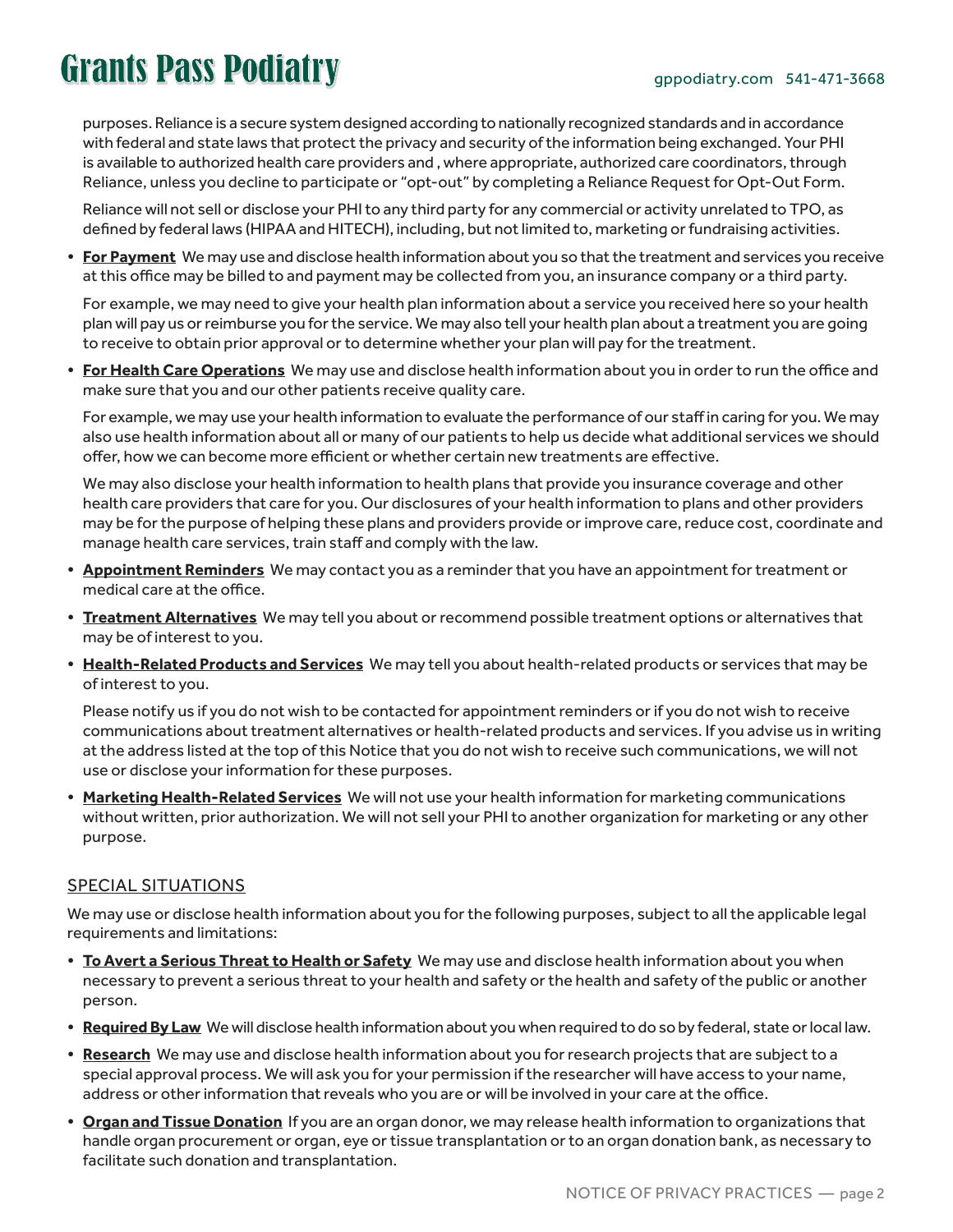- **• Military, Veterans, National Security and Intelligence** If you are or were a member of the armed forces or part of the national security or intelligence communities, we may be required by military command or other government authorities to release health information about you. We may also release information about foreign military personnel to the appropriate foreign military authority.
- **• Workers' Compensation** We may release health information about you for workers' compensation or similar programs. These programs provide benefits for work-related injuries or illness.
- **• Public Health Risks** We may disclose health information about you for public health reasons in order to prevent or control disease, injury or disability; or report births, deaths, suspected abuse or neglect, non-accidental physical injuries, reactions or problems with products.
- **• Health Oversight Activities** We may disclose health information to a health oversight agency for audits, investigations, inspections, accreditation or licensing purposes. These disclosures may be necessary for certain state and federal agencies to monitor the health care system, government programs and compliance with civil rights laws.
- **• Lawsuits and Disputes** If you are involved in a lawsuit or a dispute, we may disclose health information about you in response to a court or administrative order. Subject to all applicable legal requirements, we may also disclose health information about you in response to a subpoena.
- **• Law Enforcement** We may release health information if asked to do so by a law enforcement official in response to a court order, subpoena, warrant, summons or similar process, subject to all applicable legal requirements.
- **• Coroners, Medical Examiners and Funeral Directors** We may release health information to a coroner or medical examiner. This may be necessary, for example, to identify a deceased person or determine the cause of death.
- **• Information Not Personally Identifiable** We may use or disclose health information about you in a way that does not personally identify you or reveal who you are.
- **• Family and Friends** We may disclose health information about you to your family members or friends if we obtain your written authorization to do so or if we give you an opportunity to object to such a disclosure and you do not raise an objection. We may also disclose health information to your family or friends if we can infer from the circumstances, based on our professional judgment, that you would not abject. For example, we may assume you agree to our disclosure of your personal health information to your spouse when you bring your spouse with you into the exam room during treatment or while treatment is discussed.

In situations where you are not capable of giving consent (because you are not present or due to your incapacity or medical emergency), we may, using our professional judgment, determine that a disclosure to your family member or friend is in your best interest. In that situation, we will disclose only health information relevant to the person's involvement in your care. For example, we may inform the person who accompanied you to the emergency room that you suffered a heart attack and provide updates on your progress and prognosis. We may also use our professional judgment and experience to make reasonable inferences that it is in your best interest to allow another person to act on your behalf to pick up, for example, filled prescriptions, medical supplies or X-rays.

**• Deceased Person's PHI** We may disclose a deceased person's PHI to family or others involved in the person's care or payment for care, unless our practice knows the deceased preferred that certain people not receive the PHI. Disclosures are limited to the PHI directly relevant to the person's involvement.

### OTHER USES AND DISCLOSURES OF HEALTH INFORMATION

We will not use or disclose your health information for any purpose other than those identified in the previous sections without your specific, written authorization. If you give us authorization to use or disclose health information about you, you may revoke that authorization, in writing, at any time. If you revoke your authorization, we will no longer use or disclose information about you for the reasons covered by your written authorization, but we cannot take back any uses or disclosures already made with your permission.

In some instances, we may need specific, written authorization from you in order to disclose certain types of speciallyprotected information such as HIV, substance abuse, mental health and genetic testing information.

You have the right to be notified following a breach of your PHI by our practice.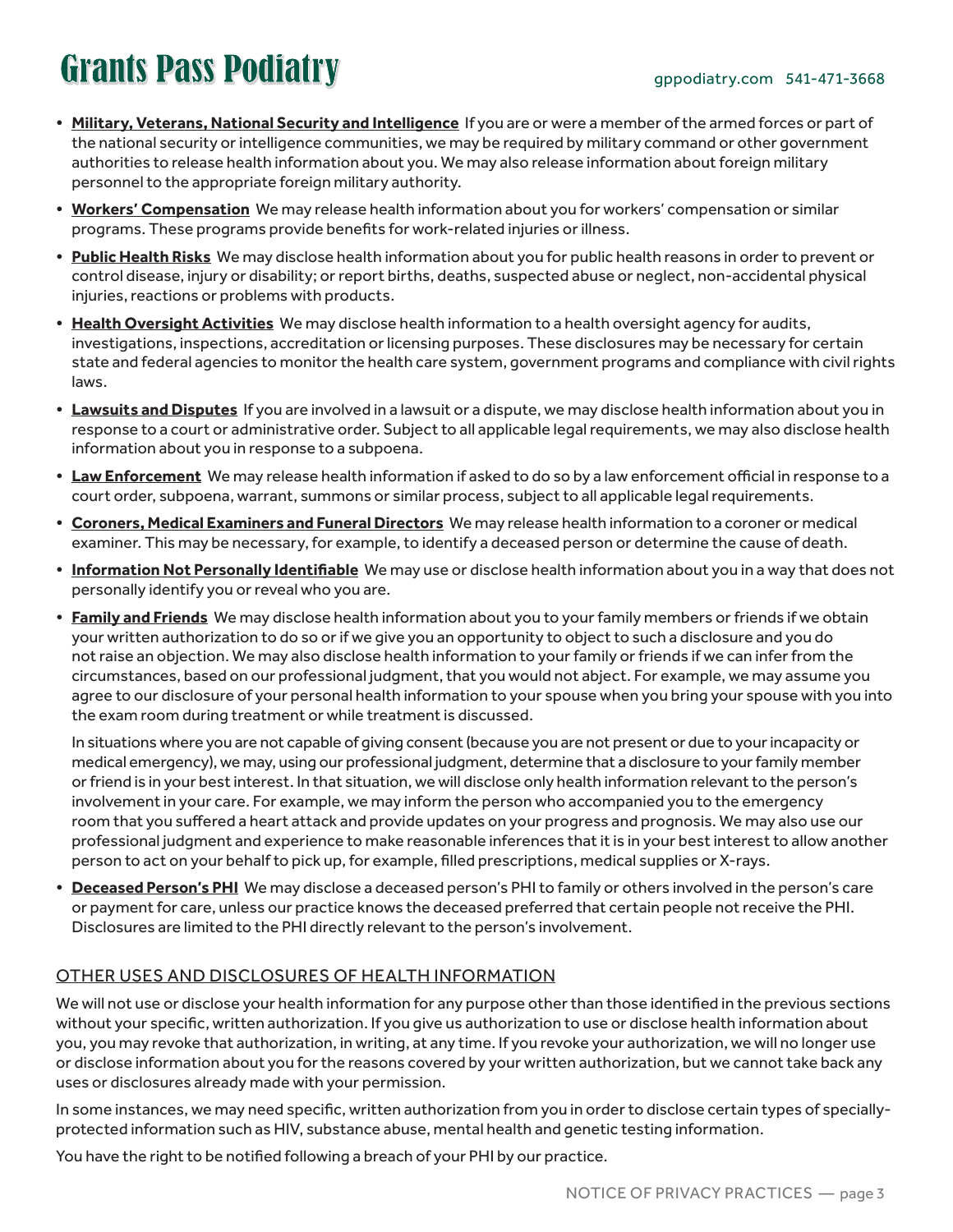### YOUR RIGHTS REGARDING HEALTH INFORMATION ABOUT YOU

You have the following rights regarding health information we maintain about you:

**• Right to Inspect and Copy** You have the right to inspect and copy your health information, such as medical and billing records, that we keep and use to make decisions about your care. You must submit a written request to our designated Privacy Officer, in order to inspect and/or copy records of your health information. If you request a copy of the information, we may charge a fee for the costs of copying, mailing or other associated supplies.

We may deny your request to inspect and/or copy records in certain limited circumstances. If you are denied copies of or access to your health information, you may ask that our denial be reviewed. If the law gives you a right to have our denial reviewed, we will select a licensed health care professional to review your request and our denial. The person conducting the review will not be the person who denied your request and we will comply with the outcome of the review.

**• Right to Amend** If you believe health information we have about you is incorrect or incomplete, you may ask us to amend the information. You have the right to request an amendment as long as the information is kept by this office.

To request an amendment, complete and submit a MEDICAL RECORD AMENDMENT/CORRECTION FORM to the designated Privacy Officer.

We may deny your request for an amendment if your request is not **in writing** or does not include a reason to support the request. In addition, we may deny your request if you ask us to amend information that:

- We did not create, unless the person or entity that created the information is no longer available to make the amendment
- Is not part of the health information that we keep
- You would not be permitted to inspect and copy
- Is accurate and complete
- **• Right to an Accounting of Disclosures** You have the right to request an "accounting of disclosures." This is a list of the disclosures we made of medical information about you for purposes other than treatment, payment, health care operations and a limited number of special circumstances involving national security, correctional institutions and law enforcement. The list will also exclude any disclosures we have made based on your written authorization.

To obtain this list, you must submit your request **in writing** to the designated Privacy Officer. It must state a time period, which may not be longer than six years and may not include dates before April 14, 2003. Your request should indicate in what form you want the list (for example, on paper or electronically). The first list you request within a 12-month period will be free. For additional lists, we will charge you for providing the list. We will notify you of the cot involved and you may choose to withdraw or modify your request at that time before any charges are incurred.

**• Right to Request Restrictions** You have the right to request a restriction or limitation on the health information we use or disclose about you for treatment, payment or health care operation. You also have the right to request a limit on the health information we disclose about you to someone who is involved in your care or the payment for it, like a family member or friend. For example, you could ask that we not use or disclose information about a surgery you had.

**We are not required to agree to your request.** If we do agree, we will comply with your request unless the information is needed to provide you emergency treatment or we are required by law to use or disclose the information.

To request restrictions, you may complete and submit the REQUEST FOR RESTRICTION ON USE/DISCLOSURE OF MEDICAL INFORMATION form to the designated Privacy Officer.

**• Right to Request Confidential Communications** You have the right to request that we communicate with you about medical matters in a certain way or at a certain location. For example, you can ask that we only contact you at work or by mail.

To request confidential communications, you may complete and submit the REQUEST FOR RESTRICTION ON USE/ DISCLOSURE OF MEDICAL INFORMATION AND/OR CONFIDENTIAL COMMUNICATION to our designated Privacy Officer. We will not ask you the reason for your request. We will accommodate all reasonable requests. Your request must specify how or where you wish to be contacted.